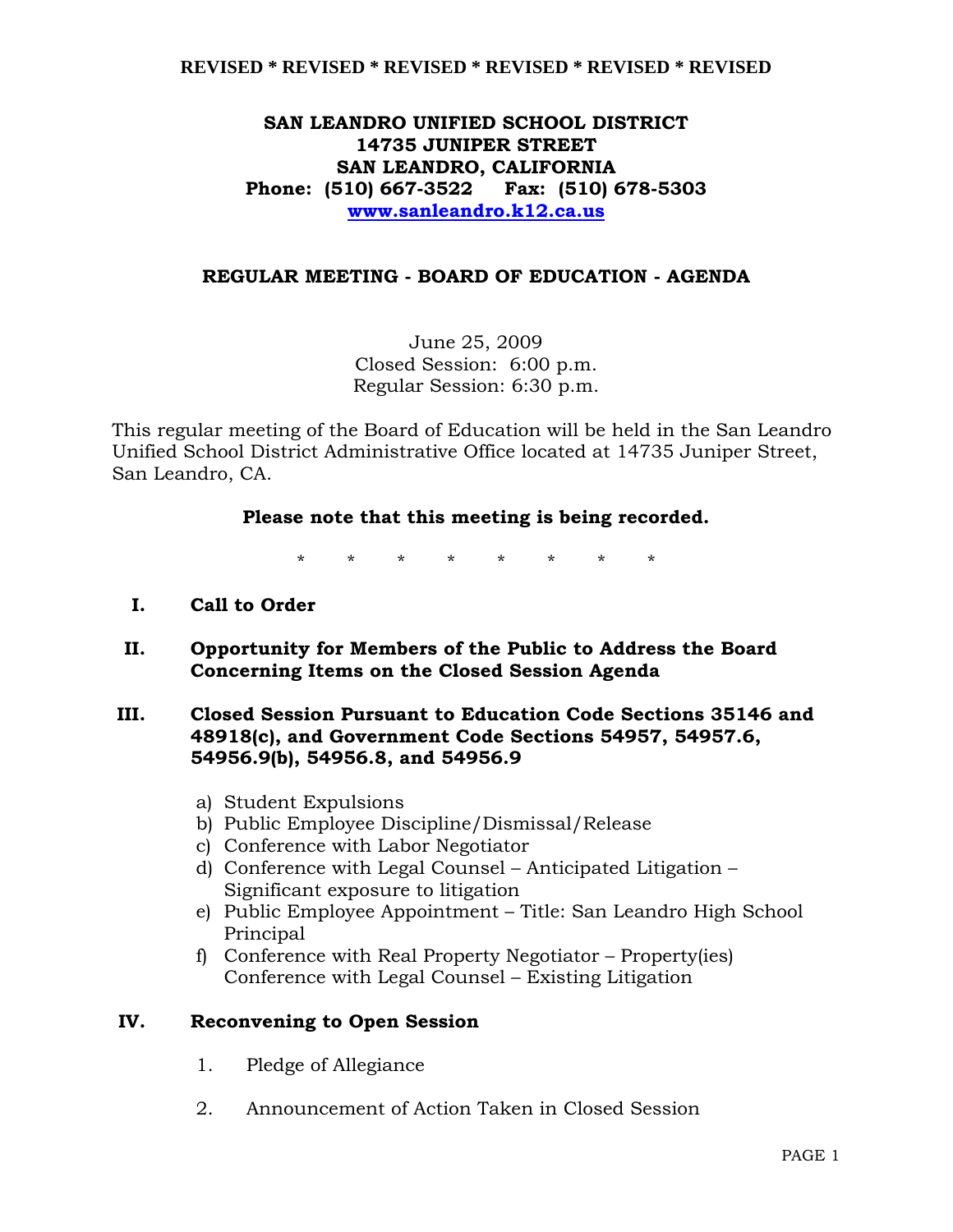3. Legal Statement Concerning Suggestions and Comments on Agenda/Non-Agenda Items

 Members of the audience who wish to address the Board are asked to complete the yellow card available at the entrance and submit it to the Board President. Speakers who have completed the card will be called when the item is reached on the agenda or, for non-agenda items, during the Public Testimony. Cards are to be turned in before the item is reached on the agenda. Please note that this meeting is being recorded.

 State law prohibits the Board of Education from taking any action on or discussing items that are not on the posted agenda except to A) briefly respond to statements made or questions posed by the public in attendance; B) ask questions for clarification; C) provide a reference to a staff member or other resource for factual information in response to the inquiry; or D) ask a staff member to report back on the matter at the next meeting and/or put it on a future agenda. (Government Code Section 54954.2(a))

# **V. Approve Agenda**

Approve the Regular Meeting Agenda of June 25, 2009

Motion \_\_\_\_\_\_\_\_\_\_\_\_ Second\_\_\_\_\_\_\_\_\_\_\_\_\_ Vote\_\_\_\_\_\_\_\_

## **VI. PUBLIC HEARING**

Public Hearing Comments are limited to 3 minutes per speaker, subject to adjustment by the Board President. Members of the audience who wish to address the Board regarding the Public Hearing are asked to complete the yellow card available at the entrance and submit it to the Board's Administrative Assistant.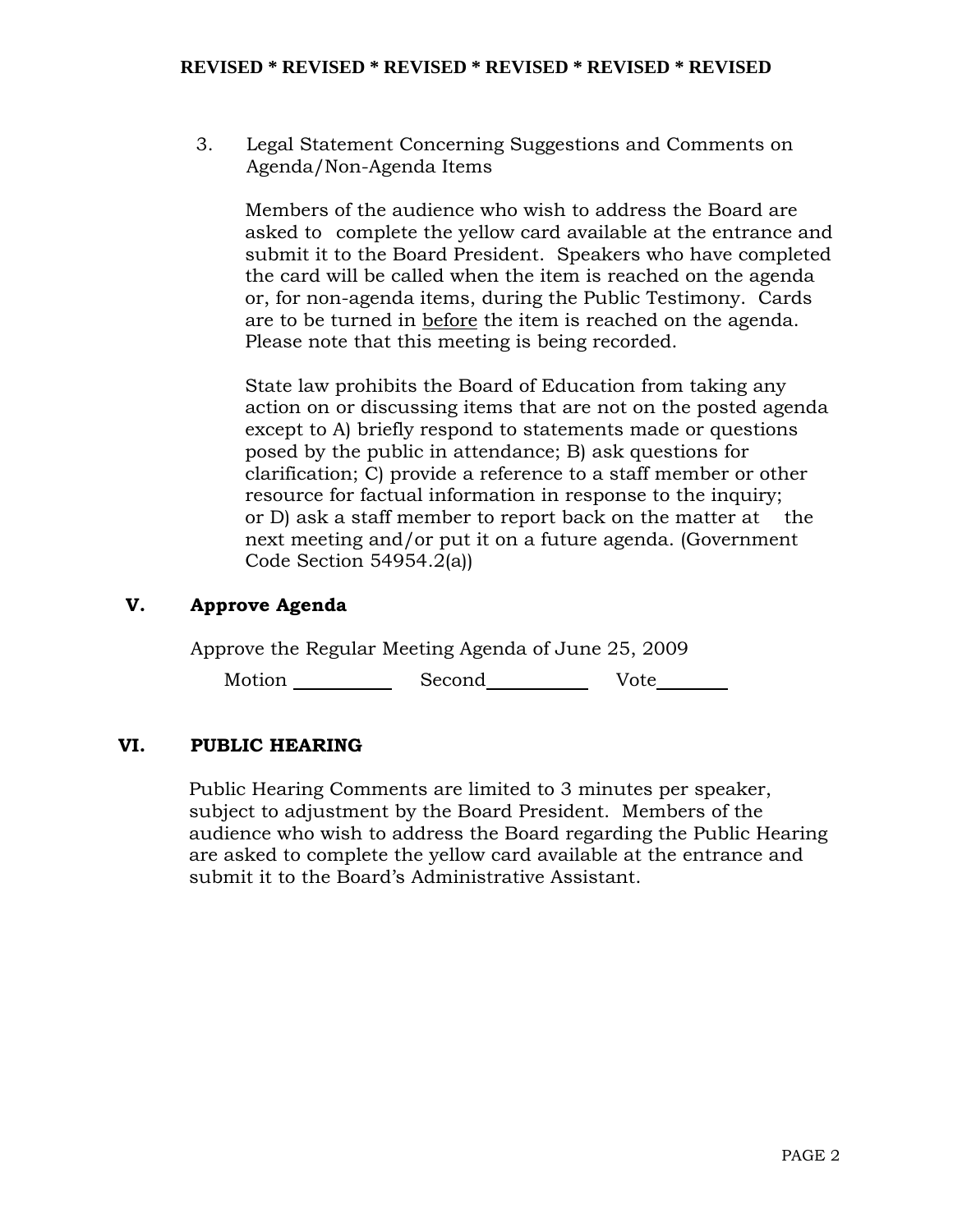| San Leandro          | The Board will hold the official public      |  |  |  |
|----------------------|----------------------------------------------|--|--|--|
| Unified School       | hearing on the San Leandro Unified           |  |  |  |
| District's (SLUSD)   | School District 2009-10 Adoption Budget,     |  |  |  |
| 2009-2010            | in accordance with Education Code            |  |  |  |
| Adoption Budget –    | 42120-42129, including the SB X3-4           |  |  |  |
| Official and Public  | Categorical Tier III Flexibility approval of |  |  |  |
| Hearing including    | and use of funds for 2008-09 and 2009-       |  |  |  |
| SB X3-4 Categorical  | 10. In accordance with E.C. 42605(c) (2),    |  |  |  |
| Tier III Flexibility | the Board will take testimony from the       |  |  |  |
| Approval of and Use  | public, discuss, and approve the use of      |  |  |  |
| of Funds for 2008-   | the combined Tier III funds for any          |  |  |  |
| 09 and 2009-10.      | educational purpose in order to provide      |  |  |  |
|                      | services for student programs for 2008-      |  |  |  |
|                      | 09 and 2009-10.                              |  |  |  |

a. Board President opens the public hearing

Motion Second Vote

- b. Public Testimony
- c. Board President closes the public hearing

Motion Second Vote

#### **VII. ACTION ITEM**

 These items are presented for action at this time. Some may have been reviewed at a previous meeting.

## Business Services

| $4.1 - A$            | <b>Staff Recommendation:</b>                            |
|----------------------|---------------------------------------------------------|
|                      | SB X3-4 Categorical Approve SB X3-4 use of all combined |
| Tier III Flexibility | Categorical Tier III flexibility funds for              |
| Approval and Use of  | any educational purpose in order to                     |
| Funds for 2008-09    | provide services for student programs for               |
| and 2009-10          | 2008-09 and 2009-10.                                    |
|                      |                                                         |

Motion Second Vote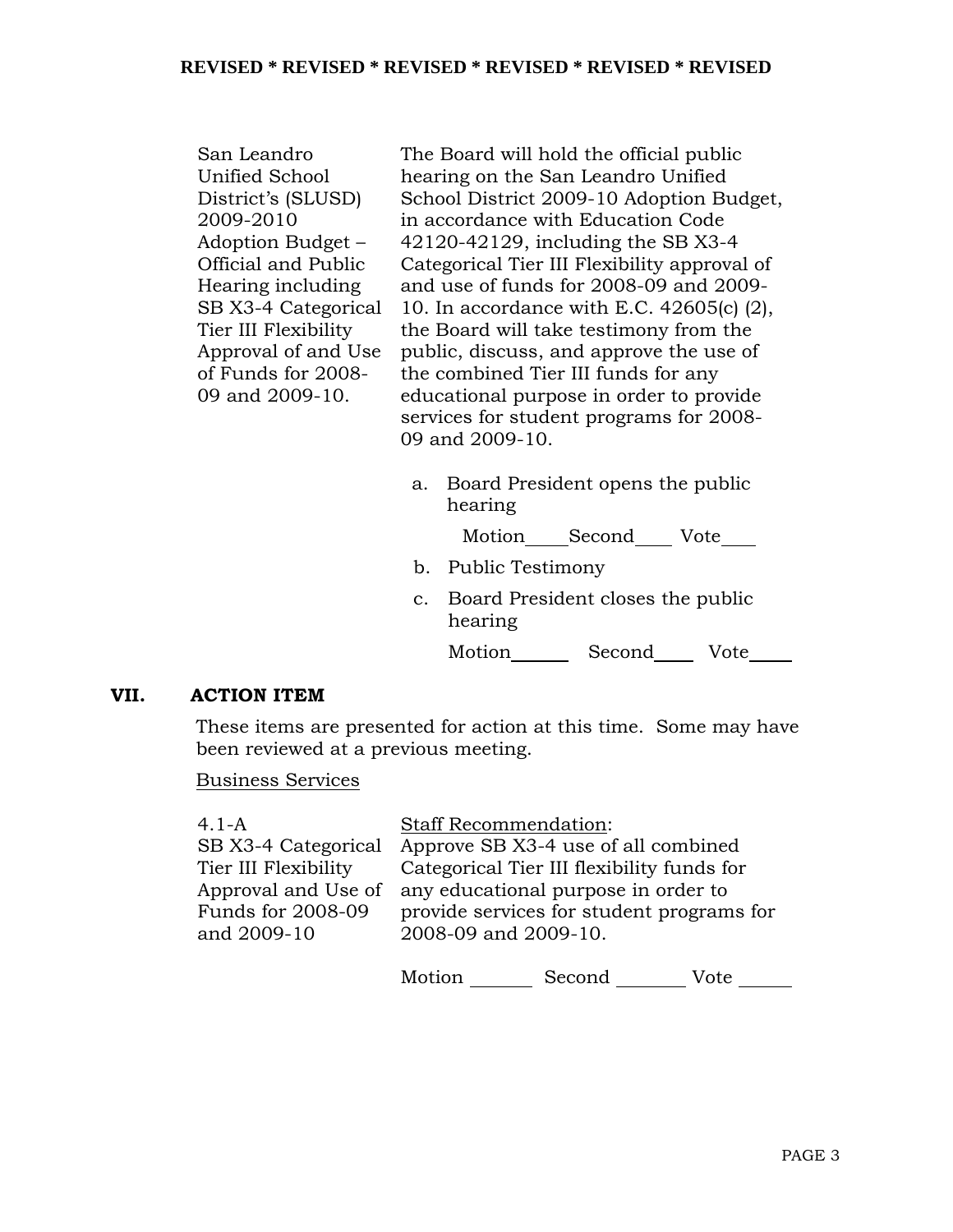| 4.2-A<br>2009-2010<br>Adoption Budget<br>which Incorporates<br>the SB X3-4<br>Categorical Tier III<br>Flexibility Approval<br>and Use of Funds<br>for 2008-09 and<br>2009-10 and State<br>Fiscal Stabilization<br>Funds (SFSF) from<br>the American<br>Recovery and<br>Reinvestment Act | <b>Staff Recommendation:</b><br>funds. | Approve 2009-2010Adoption Budget<br>which Incorporates the SB X3-4<br>Categorical Tier III Flexibility Approval<br>and Use of Funds for 2008-09 and 2009-<br>10 and State Fiscal Stabilization Funds<br>(SFSF) from the American Recovery and<br>Reinvestment Act (ARRA) excluding IDEA |      |
|-----------------------------------------------------------------------------------------------------------------------------------------------------------------------------------------------------------------------------------------------------------------------------------------|----------------------------------------|-----------------------------------------------------------------------------------------------------------------------------------------------------------------------------------------------------------------------------------------------------------------------------------------|------|
| (ARRA) excluding<br>IDEA funds                                                                                                                                                                                                                                                          | Motion                                 | Second                                                                                                                                                                                                                                                                                  | Vote |
|                                                                                                                                                                                                                                                                                         |                                        |                                                                                                                                                                                                                                                                                         |      |

## **VIII. CONSENT ITEM**

These items are considered routine and may be enacted by a single motion. At the request of any member of the Board, any items o the consent agenda shall be moved and given individual consideration for action as a regular agenda item.

## Educational Services

| $3.1\text{ }C$<br>Recommendation<br>from Administrative<br>Panel for Expulsion                                                                                                    | <b>Staff Recommendation:</b><br>Approve the Administrative Panel's<br>recommendation for expulsion of student<br>E13-08/09.                                                                  |  |  |
|-----------------------------------------------------------------------------------------------------------------------------------------------------------------------------------|----------------------------------------------------------------------------------------------------------------------------------------------------------------------------------------------|--|--|
|                                                                                                                                                                                   | Motion Second Vote                                                                                                                                                                           |  |  |
| <b>Business Operations</b>                                                                                                                                                        |                                                                                                                                                                                              |  |  |
| $4.1 - C$<br>Resolution #09-34<br>Designation of Bank<br>Change and<br><b>Authorized Agents</b><br>to Sign School<br>Board Orders for<br>the Adult School<br><b>Fund Checking</b> | <b>Staff Recommendation:</b><br>Adopt Resolution #09-34 Designation of<br>Bank Change and Authorized Agents to<br>Sign School Board Orders for the Adult<br>Education Fund Checking Account. |  |  |